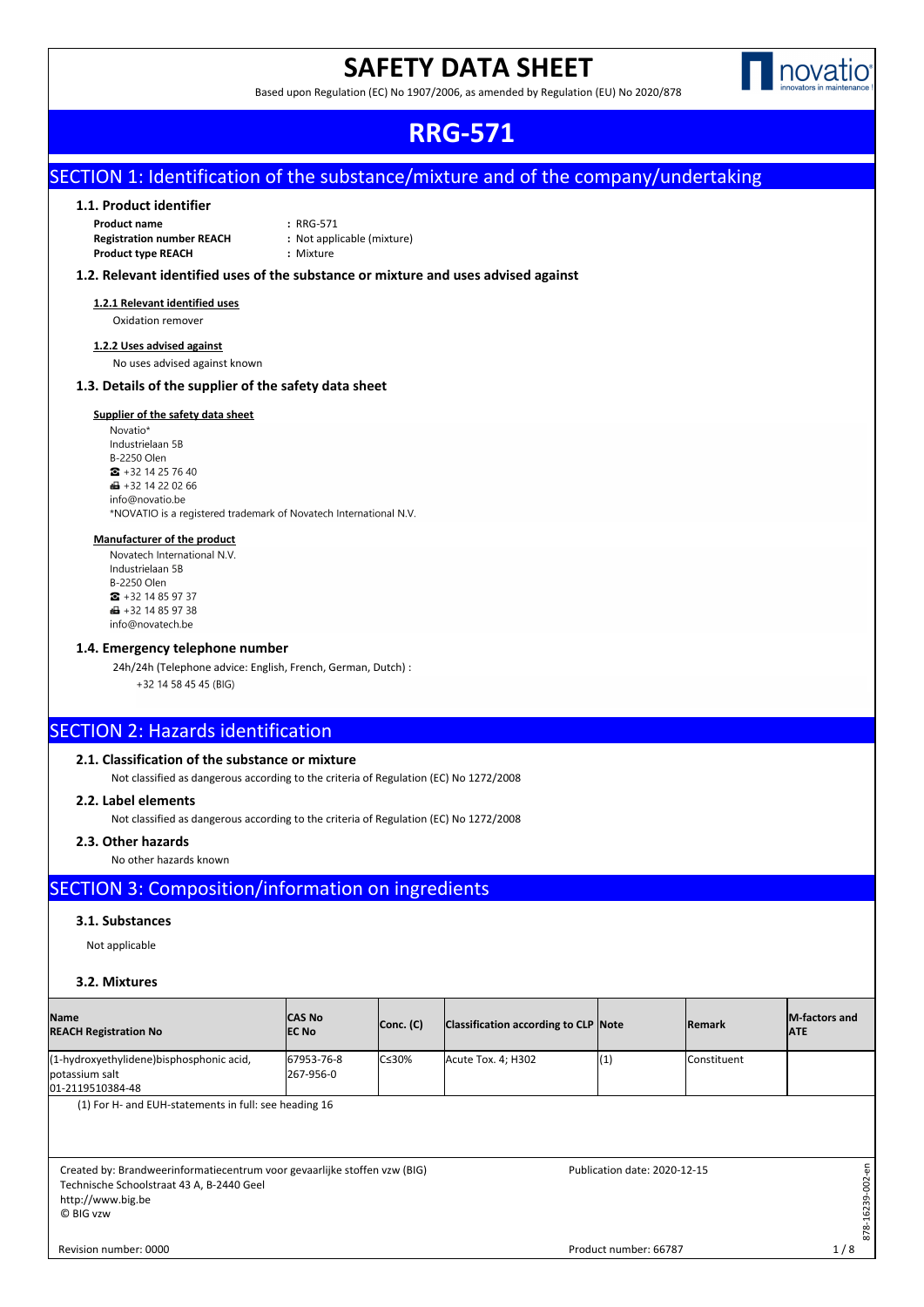# SECTION 4: First aid measures

## **4.1. Description of first aid measures**

#### **General:**

If you feel unwell, consult a doctor/medical service.

#### **After inhalation:**

Remove victim into fresh air. In case of respiratory problems, consult a doctor/medical service.

## **After skin contact:**

If possible, wipe up/dry remove chemical. Then rinse/shower immediately with (lukewarm) water.

#### **After eye contact:**

Rinse immediately with (lukewarm) water. Remove contact lenses, if present and easy to do. Continue rinsing. If irritation persists, consult a doctor/medical service.

#### **After ingestion:**

Rinse mouth with water. If you feel unwell, consult a doctor/medical service. Do not wait for symptoms to occur to consult Poison Center.

#### **4.2. Most important symptoms and effects, both acute and delayed**

**4.2.1 Acute symptoms After inhalation:** No effects known. **After skin contact:** No effects known. **After eye contact:** No effects known.

**After ingestion:**

No effects known.

**4.2.2 Delayed symptoms**

## No effects known.

### **4.3. Indication of any immediate medical attention and special treatment needed**

If applicable and available it will be listed below.

# SECTION 5: Firefighting measures

#### **5.1. Extinguishing media**

#### **5.1.1 Suitable extinguishing media:**

Small fire: Quick-acting ABC powder extinguisher, Quick-acting BC powder extinguisher, Quick-acting class B foam extinguisher, Quick-acting CO2 extinguisher. Major fire: Class B foam (alcohol-resistant), Water spray if puddle cannot expand.

#### **5.1.2 Unsuitable extinguishing media:**

Small fire: Water (quick-acting extinguisher, reel); risk of puddle expansion.

Major fire: Water; risk of puddle expansion.

#### **5.2. Special hazards arising from the substance or mixture**

On burning: release of toxic and corrosive gases/vapours (phosphorus oxides, carbon monoxide - carbon dioxide).

## **5.3. Advice for firefighters**

## **5.3.1 Instructions:**

Dilute toxic gases with water spray. Take account of toxic/corrosive precipitation water.

**5.3.2 Special protective equipment for fire-fighters:**

Gloves (EN 374). Protective clothing (EN 14605 or EN 13034). Heat/fire exposure: self-contained breathing apparatus (EN 136 + EN 137).

## SECTION 6: Accidental release measures

#### **6.1. Personal precautions, protective equipment and emergency procedures**

## No naked flames.

## **6.1.1 Protective equipment for non-emergency personnel**

## See heading 8.2

## **6.1.2 Protective equipment for emergency responders**

Gloves (EN 374). Protective clothing (EN 14605 or EN 13034).

Suitable protective clothing

See heading 8.2

## **6.2. Environmental precautions**

Contain released product, pump into suitable containers. Plug the leak, cut off the supply.

## **6.3. Methods and material for containment and cleaning up**

Take up liquid spill into inert absorbent material. Scoop absorbed substance into closing containers. Clean contaminated surfaces with an excess of water. Wash clothing and equipment after handling.

## **6.4. Reference to other sections**

See heading 13.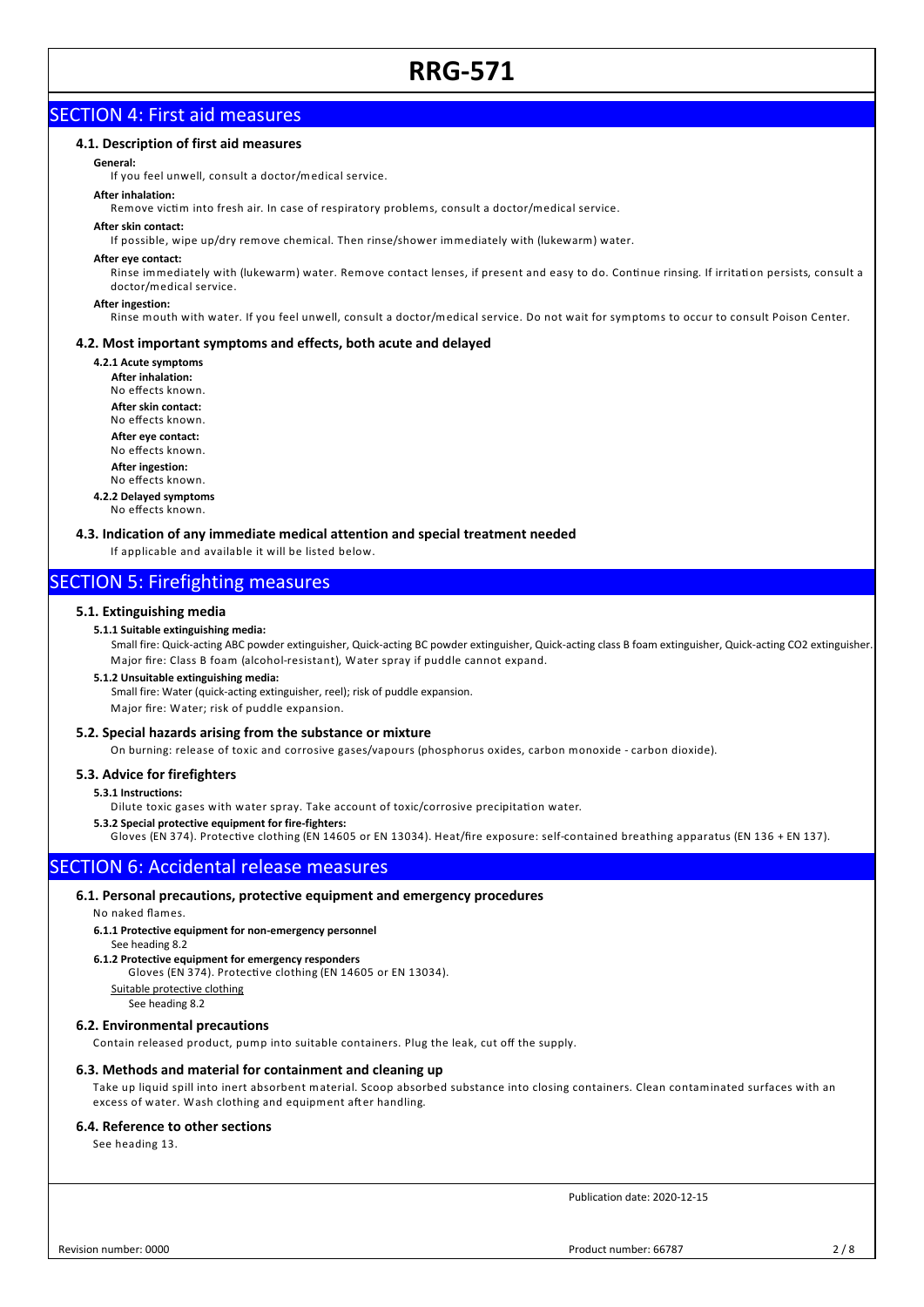## SECTION 7: Handling and storage

The information in this section is a general description. If applicable and available, exposure scenarios are attached in annex. Always use the relevant exposure scenarios that correspond to your identified use.

## **7.1. Precautions for safe handling**

Keep away from naked flames/heat. In finely divided state: use spark-/explosionproof appliances. Finely divided: keep away from ignition sources/sparks. Observe normal hygiene standards. Keep container tightly closed.

## **7.2. Conditions for safe storage, including any incompatibilities**

#### **7.2.1 Safe storage requirements:**

Meet the legal requirements. Keep container in a well-ventilated place. Protect against frost. Keep out of direct sunlight.

**7.2.2 Keep away from:**

Heat sources.

**7.2.3 Suitable packaging material:**

No data available

**7.2.4 Non suitable packaging material:** No data available

## **7.3. Specific end use(s)**

If applicable and available, exposure scenarios are attached in annex. See information supplied by the manufacturer.

# SECTION 8: Exposure controls/personal protection

#### **8.1. Control parameters**

**8.1.1 Occupational exposure**

## **a) Occupational exposure limit values**

If lim it values are applicable and available these will be listed below.

#### **b) National biological limit values**

If limit values are applicable and available these will be listed below.

- **8.1.2 Sampling methods**
	- If applicable and available it will be listed below.
- **8.1.3 Applicable limit values when using the substance or mixture as intended**

If lim it values are applicable and available these will be listed below.

(1-hydroxyethylidene)bisphosphonic acid, potassium salt

**8.1.4 Threshold values**

#### **DNEL/DMEL - Workers**

(1-hydroxyethylidene)bisphosphonic acid, potassium salt

| <b>Effect level (DNEL/DMEL)</b> | Tvpe                                          | <b>Value</b>        | <b>IRemark</b> |
|---------------------------------|-----------------------------------------------|---------------------|----------------|
| <b>IDNEL</b>                    | <b>ILong-term systemic effects inhalation</b> | $12 \text{ mg/m}^3$ |                |
|                                 | Long-term systemic effects dermal             | 34 mg/kg bw/day     |                |

#### **DNEL/DMEL - General population**

| <u>11-ilyul UXVC (ilyiluchc julisphosphonic aciu, potassium sait</u> |                                       |                            |                |
|----------------------------------------------------------------------|---------------------------------------|----------------------------|----------------|
| <b>Effect level (DNEL/DMEL)</b>                                      | Type                                  | <b>Nalue</b>               | <b>IRemark</b> |
| <b>IDNEL</b>                                                         | Long-term systemic effects inhalation | $2.95 \text{ mg/m}^3$      |                |
|                                                                      | Long-term systemic effects dermal     | 117 mg/kg bw/day           |                |
|                                                                      | Long-term systemic effects oral       | $1.7 \text{ mg/kg}$ bw/day |                |
|                                                                      | Acute systemic effects oral           | $1.7 \text{ mg/kg}$ bw/day |                |

## **8.1.5 Control banding**

If applicable and available it will be listed below.

#### **8.2. Exposure controls**

The information in this section is a general description. If applicable and available, exposure scenarios are attached in annex. Always use the relevant exposure scenarios that correspond to your identified use.

#### **8.2.1 Appropriate engineering controls**

Keep away from naked flames/heat. In finely divided state: use spark-/explosionproof appliances. Finely divided: keep away from ignition sources/sparks. Carry operations in the open/under local exhaust/ventilation or with respiratory protection.

### **8.2.2 Individual protection measures, such as personal protective equipment**

Observe normal hygiene standards. Do not eat, drink or smoke during work.

## a) Respiratory protection:

Respiratory protection not required in normal conditions.

#### b) Hand protection:

Protective gloves against chemicals (EN 374).

| <b>Materials</b> | l Measured<br>breakthrough time | <b>Thickness</b> | <b>Protection index</b> | l Remark |
|------------------|---------------------------------|------------------|-------------------------|----------|
| Initrile rubber  | > 480 minutes                   | $0.35$ mm        | Class 6                 |          |

c) Eye protection:

Eye protection not required in normal conditions.

d) Skin protection:

Protective clothing (EN 14605 or EN 13034).

#### **8.2.3 Environmental exposure controls:** See headings 6.2, 6.3 and 13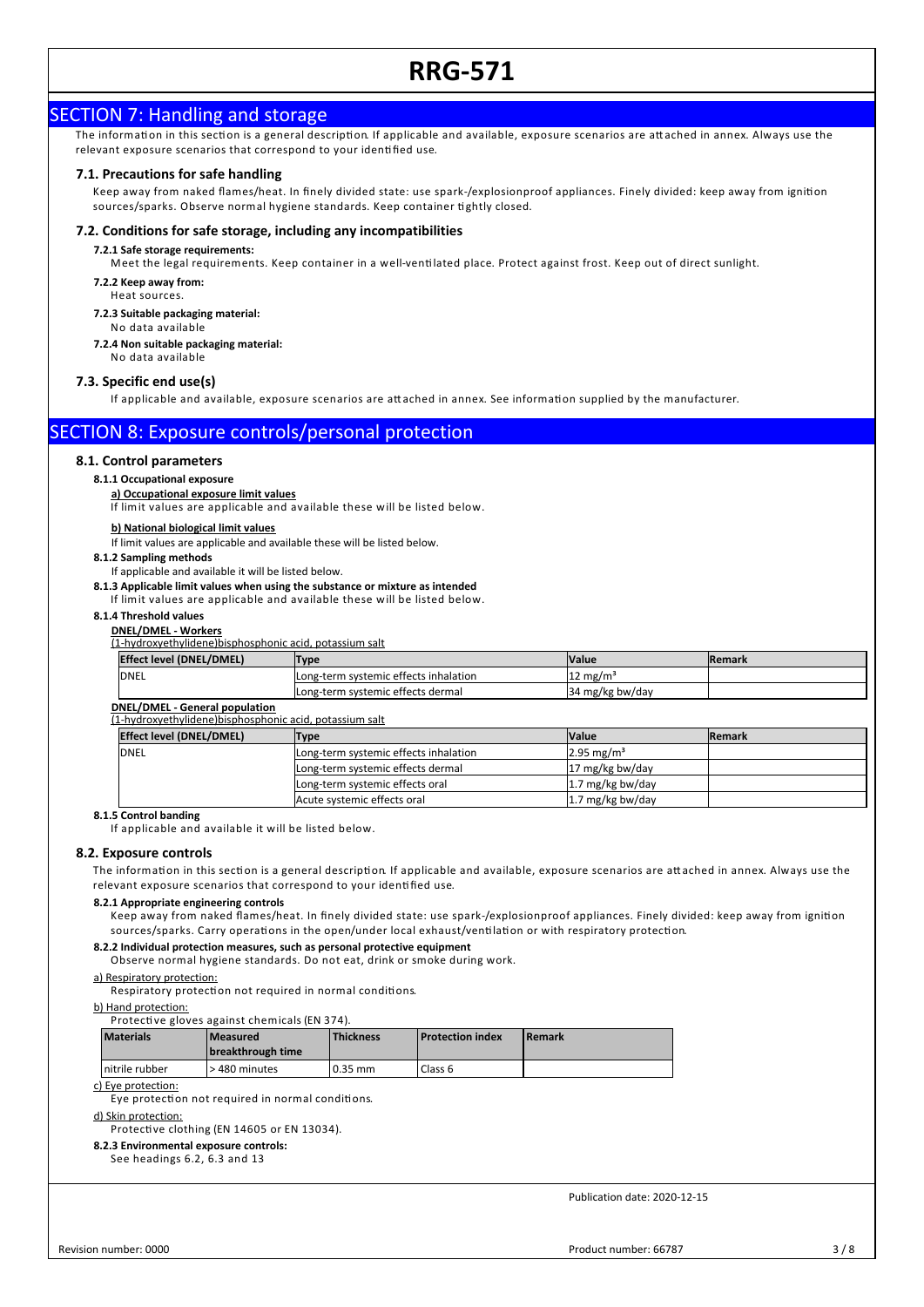# SECTION 9: Physical and chemical properties

## **9.1. Information on basic physical and chemical properties**

| Physical form             | Liquid                              |
|---------------------------|-------------------------------------|
|                           | <b>Gel</b>                          |
| Odour                     | INo data available on odour         |
| Odour threshold           | No data available in the literature |
| Colour                    | No data available on colour         |
| Particle size             | Not applicable (liquid)             |
| <b>Explosion limits</b>   | No data available in the literature |
| Flammability              | Not classified as flammable         |
| Log Kow                   | Not applicable (mixture)            |
| Dynamic viscosity         | 500 mPa.s; 20 °C                    |
| Kinematic viscosity       | 427 mm <sup>2</sup> /s; 40 °C       |
| Melting point             | lo °C                               |
| <b>Boiling point</b>      | 100 °C                              |
| Relative vapour density   | No data available in the literature |
| Vapour pressure           | No data available in the literature |
| Solubility                | Water; complete                     |
| Relative density          | 1.17 ; 20 °C                        |
| Absolute density          | 1170 kg/m <sup>3</sup> ; 20 °C      |
| Decomposition temperature | No data available in the literature |
| Auto-ignition temperature | No data available in the literature |
| Flash point               | No data available in the literature |
| lрН                       | 6.0                                 |

## **9.2. Other information**

| Evaporation rate            | · Butyl acetate       |
|-----------------------------|-----------------------|
| <b>Explosive properties</b> | INot classified       |
| Oxidising properties        | <b>Not classified</b> |
|                             |                       |

# **SECTION 10: Stability and reactivity**

## **10.1. Reactivity**

Heating increases the fire hazard.

#### **10.2. Chemical stability**

Stable under normal conditions.

## **10.3. Possibility of hazardous reactions**

No data available.

### **10.4. Conditions to avoid**

**Precautionary measures**

Keep away from naked flames/heat. In finely divided state: use spark-/explosionproof appliances. Finely divided: keep away from ignition sources/sparks.

## **10.5. Incompatible materials**

No data available.

## **10.6. Hazardous decomposition products**

On burning: release of toxic and corrosive gases/vapours (phosphorus oxides, carbon monoxide - carbon dioxide).

# SECTION 11: Toxicological information

## **11.1. Information on hazard classes as defined in Regulation (EC) No 1272/2008**

## **11.1.1 Test results**

## **Acute toxicity** RRG-571

No (test)data on the mixture available

Judgement is based on the relevant ingredients

(1-hydroxyethylidene)bisphosphonic acid, potassium salt

| <b>Route of exposure</b> | Parameter Method |                                         | <b>Value</b> | <b>Exposure time</b> | <b>Species</b>            | <b>Value</b>              | <b>Remark</b> |
|--------------------------|------------------|-----------------------------------------|--------------|----------------------|---------------------------|---------------------------|---------------|
|                          |                  |                                         |              |                      |                           | <b>determination</b>      |               |
| Oral                     | LD50             | Equivalent to OECD 2850 mg/kg bw<br>401 |              |                      | $Rat$ (male /<br>lfemale) | <b>Experimental value</b> |               |
| <b>Oral</b>              |                  |                                         | category 4   |                      |                           | Literature study          |               |
| المحافظ والمنادر         |                  |                                         |              |                      |                           |                           |               |

**Conclusion**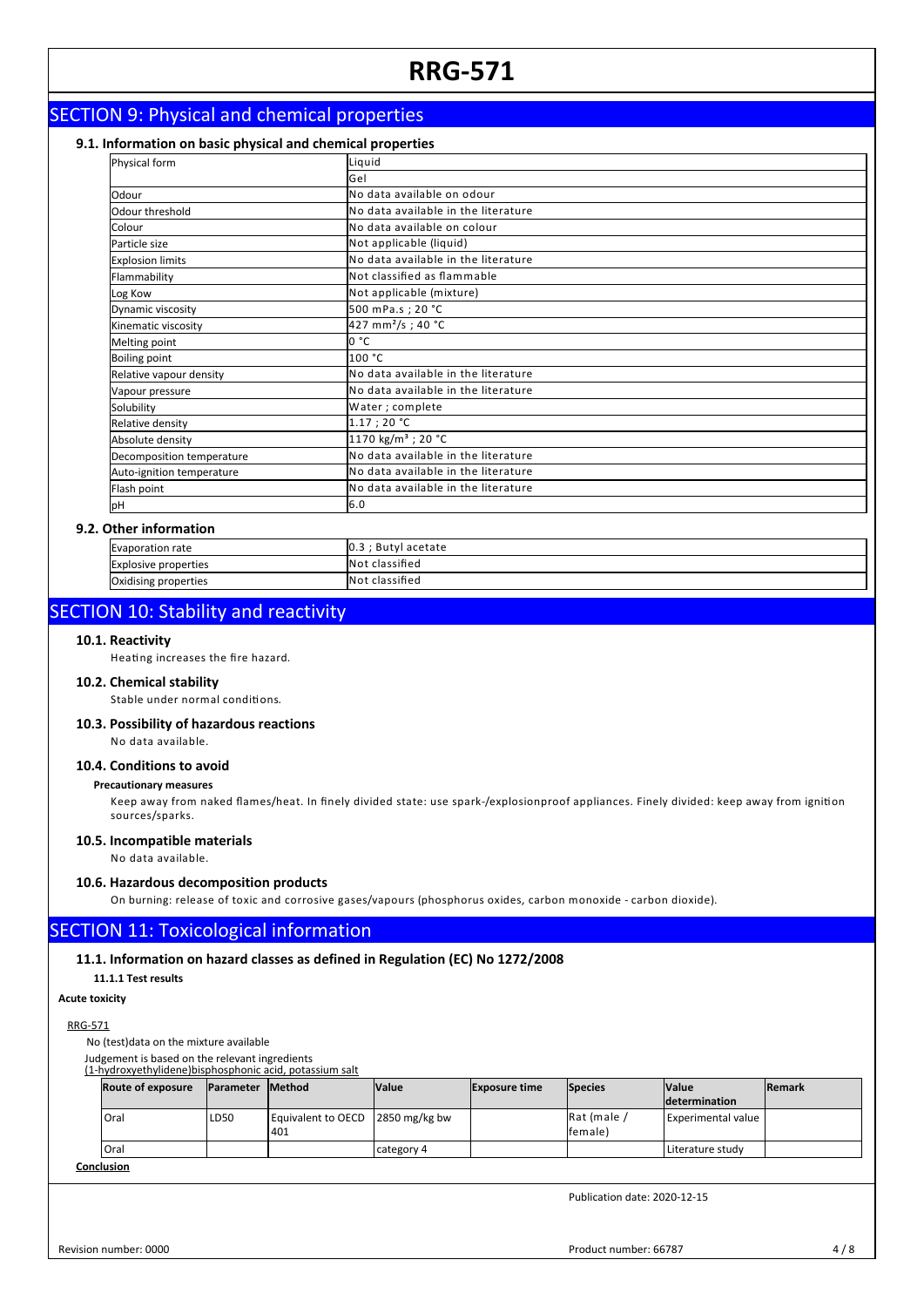Not classified for acute toxicity

## **Corrosion/irritation**

### RRG-571

No (test)data on the mixture available Judgement is based on the relevant ingredients **Conclusion**

Not classified as irritating to the respiratory system Not classified as irritating to the skin Not classified as irritating to the eyes

## **Respiratory or skin sensitisation**

#### RRG-571

No (test)data on the mixture available Judgement is based on the relevant ingredients **Conclusion** Not classified as sensitizing for inhalation Not classified as sensitizing for skin

#### **Specific target organ toxicity**

#### RRG-571

No (test)data on the mixture available Judgement is based on the relevant ingredients **Conclusion** Not classified for subchronic toxicity

#### **Mutagenicity (in vitro)**

#### RRG-571

No (test)data on the mixture available Judgement is based on the relevant ingredients

### **Mutagenicity (in vivo)**

#### RRG-571

No (test)data on the mixture available Judgement is based on the relevant ingredients **Conclusion** Not classified for mutagenic or genotoxic toxicity

## **Carcinogenicity**

RRG-571

No (test)data on the mixture available Judgement is based on the relevant ingredients **Conclusion** Not classified for carcinogenicity

## **Reproductive toxicity**

#### RRG-571

No (test)data on the mixture available

## **Conclusion**

Not classified for reprotoxic or developmental toxicity

## **Toxicity other effects**

RRG-571

No (test)data on the mixture available

#### **Chronic effects from short and long-term exposure**

RRG-571

No effects known.

## **11.2. Information on other hazards**

No evidence of endocrine disrupting properties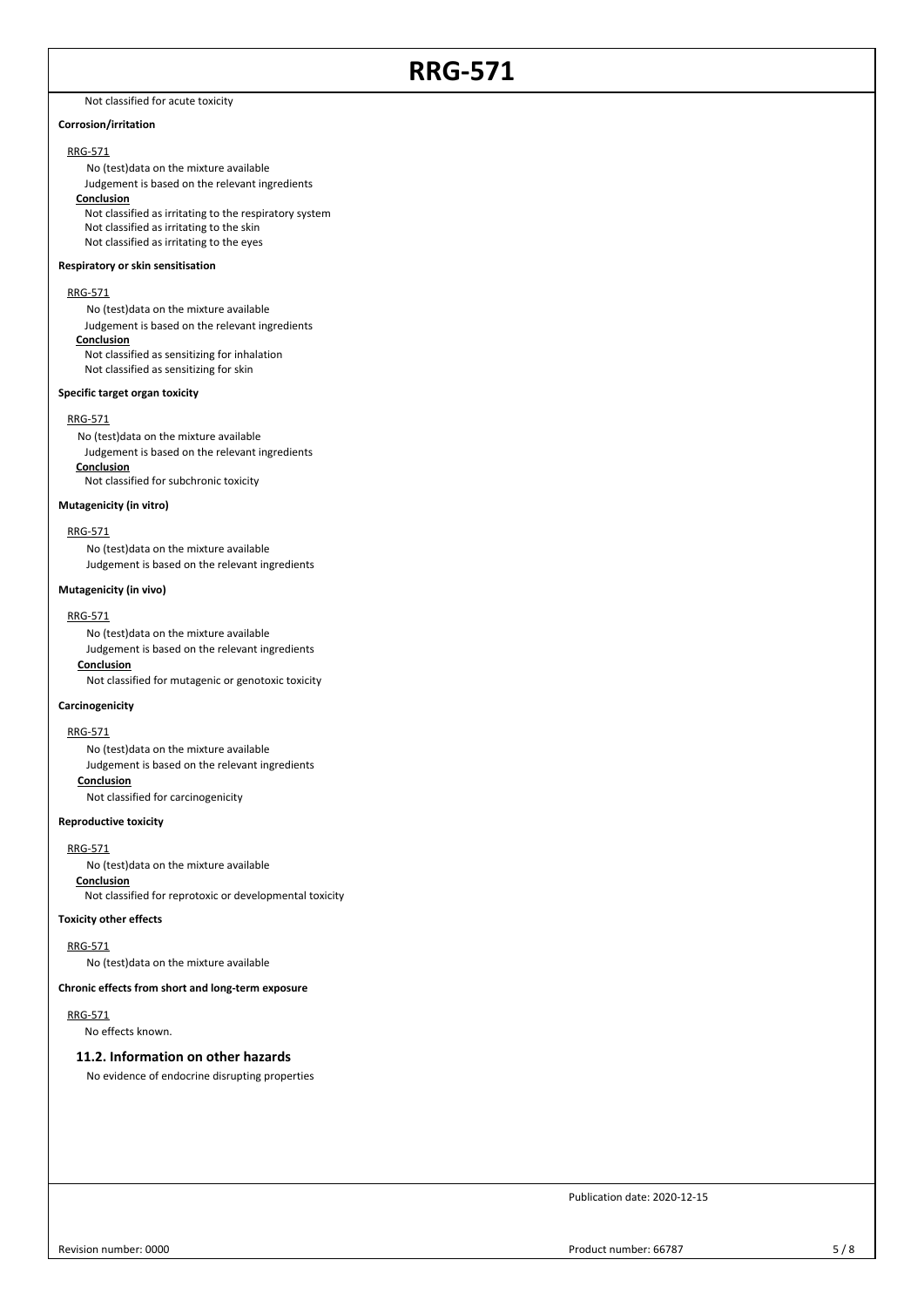# SECTION 12: Ecological information

## **12.1. Toxicity**

#### RRG-571

No (test)data on the mixture available

Judgement of the mixture is based on the relevant ingredients

#### **Conclusion**

Not classified as dangerous for the environment according to the criteria of Regulation (EC) No 1272/2008

## **12.2. Persistence and degradability**

Water

Contains non readily biodegradable component(s)

## **12.3. Bioaccumulative potential**

RRG-571

| Log Kow |                          |              |                    |                     |
|---------|--------------------------|--------------|--------------------|---------------------|
| Method  | lRemark                  | <b>Value</b> | <b>Temperature</b> | Value determination |
|         | Not applicable (mixture) |              |                    |                     |

(1-hydroxyethylidene)bisphosphonic acid, potassium salt

| --------      |      |       |      |                          |
|---------------|------|-------|------|--------------------------|
| <b>Methoo</b> | …аг. | Value | ---- | etermination<br>ne<br>__ |
|               |      | ن.ر_  |      | value<br>'imental        |

#### **Conclusion**

**Log Kow**

Does not contain bioaccumulative component(s)

### **12.4. Mobility in soil**

#### (1-hydroxyethylidene)bisphosphonic acid, potassium salt

**(log) Koc**

| Parameter | . .<br>imethoc | <b>Value</b>               | . .<br>mination<br>.Value<br>dete   |
|-----------|----------------|----------------------------|-------------------------------------|
| log Koc   |                | $\sim$<br>4.2 <sub>4</sub> | value<br>$\sim$<br>xperim.<br>ll di |

#### **Conclusion**

Contains component(s) that adsorb(s) into the soil

## **12.5. Results of PBT and vPvB assessment**

Does not contain component(s) that meet(s) the criteria of PBT and/or vPvB as listed in Annex XIII of Regulation (EC) No 1907/2006.

## **12.6. Endocrine disrupting properties**

No evidence of endocrine disrupting properties

### **12.7. Other adverse effects**

## RRG-571

## **Greenhouse gases**

None of the known components is included in the list of fluorinated greenhouse gases (Regulation (EU) No 517/2014)

**Ozone-depleting potential (ODP)**

Not classified as dangerous for the ozone layer (Regulation (EC) No 1005/2009)

## SECTION 13: Disposal considerations

The information in this section is a general description. If applicable and available, exposure scenarios are attached in annex. Always use the relevant exposure scenarios that correspond to your identified use.

## **13.1. Waste treatment methods**

#### **13.1.1 Provisions relating to waste**

## **European Union**

Hazardous waste according to Directive 2008/98/EC, as amended by Regulation (EU) No 1357/2014 and Regulation (EU) No 2017/997. The waste code must be assigned by the user, preferably in consultation with the (environmental) authorities concerned.

#### **13.1.2 Disposal methods**

Remove waste in accordance with local and/or national regulations. Hazardous waste shall not be mixed together with other waste. Different types of hazardous waste shall not be mixed together if this may entail a risk of pollution or create problems for the further management of the waste. Hazardous waste shall be managed responsibly. All entities that store, transport or handle hazardous waste shall take the necessary measures to prevent risks of pollution or damage to people or animals. Do not discharge into drains or the environment. Dispose of at authorized waste collection point.

#### **13.1.3 Packaging/Container**

## **European Union**

Waste material code packaging (Directive 2008/98/EC).

15 01 10\* (packaging containing residues of or contaminated by dangerous substances).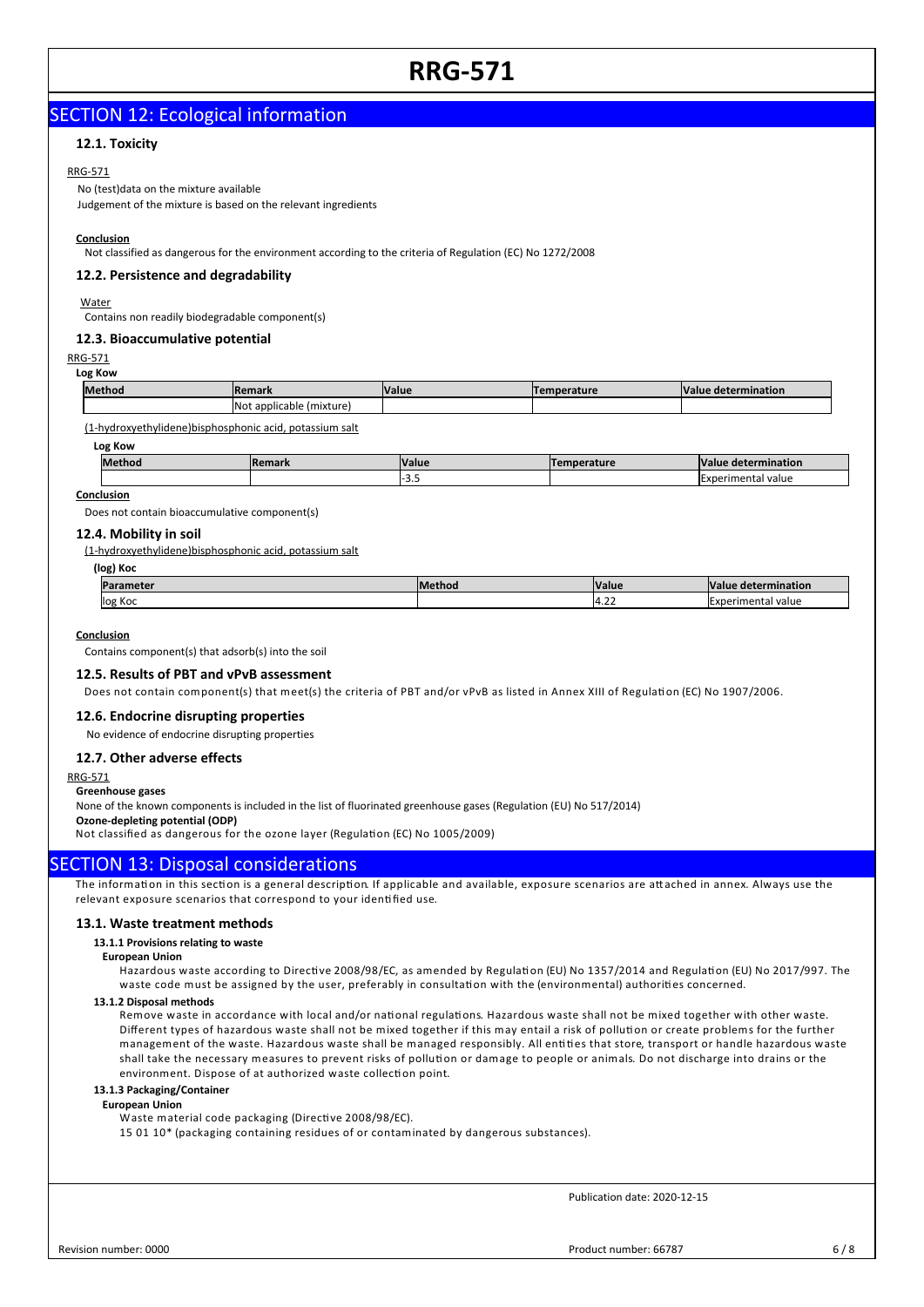# SECTION 14: Transport information

## **Road (ADR), Rail (RID), Inland waterways (ADN), Sea (IMDG/IMSBC), Air (ICAO-TI/IATA-DGR)**

| 14.1. UN number                                               |                                         |
|---------------------------------------------------------------|-----------------------------------------|
| Transport                                                     | Not subject                             |
| 14.2. UN proper shipping name                                 |                                         |
| 14.3. Transport hazard class(es)                              |                                         |
| Hazard identification number                                  |                                         |
| <b>Class</b>                                                  |                                         |
| Classification code                                           |                                         |
| 14.4. Packing group                                           |                                         |
| Packing group                                                 |                                         |
| Labels                                                        |                                         |
| 14.5. Environmental hazards                                   |                                         |
| Environmentally hazardous substance mark                      | <b>Ino</b>                              |
| 14.6. Special precautions for user                            |                                         |
| Special provisions                                            |                                         |
| Limited quantities                                            |                                         |
| 14.7. Maritime transport in bulk according to IMO instruments |                                         |
| Annex II of MARPOL 73/78                                      | Not applicable, based on available data |
|                                                               |                                         |

# SECTION 15: Regulatory information

# 15.1. Safety, health and environmental regulations/legislation specific for the substance or mixture

## **European legislation:**

VOC content Directive 2010/75/EU

| <b>VOC content</b> | Remark |
|--------------------|--------|
| 0%                 |        |
| 0 g/l              |        |

## **National legislation Belgium**

RRG-571 No data available

# **National legislation The Netherlands** RRG-571

| יני היה |              |                                                      |  |  |  |
|---------|--------------|------------------------------------------------------|--|--|--|
|         | <br>ı<br>eit | Ic<br>ABM<br>., Algemen<br>1eiinps<br>:met<br>nr<br> |  |  |  |
|         |              |                                                      |  |  |  |

## **National legislation France**

RRG-571 No data available

#### **National legislation Germany**

RRG-571

| <b>WGK</b>                                              | : Verordnung über Anlagen zum Umgang mit wassergefährdenden Stoffen (AwSV) - 18. April 2017 |  |  |
|---------------------------------------------------------|---------------------------------------------------------------------------------------------|--|--|
| (1-hydroxyethylidene)bisphosphonic acid, potassium salt |                                                                                             |  |  |
| TA-Luft                                                 | .                                                                                           |  |  |

#### **National legislation United Kingdom**

RRG-571 No data available

## **Other relevant data**

RRG-571

No data available

## **15.2. Chemical safety assessment**

No chemical safety assessment has been conducted for the mixture.

## SECTION 16: Other information

**Full text of any H- and EUH-statements referred to under heading 3:** H302 Harmful if swallowed.

| (*)               | INTERNAL CLASSIFICATION BY BIG                                                 |
|-------------------|--------------------------------------------------------------------------------|
| ADI               | Acceptable daily intake                                                        |
| AOEL              | Acceptable operator exposure level                                             |
| CLP (EU-GHS)      | Classification, labelling and packaging (Globally Harmonised System in Europe) |
| DMEL              | Derived Minimal Effect Level                                                   |
| <b>DNEL</b>       | Derived No Effect Level                                                        |
| EC50              | Effect Concentration 50 %                                                      |
| ErC <sub>50</sub> | EC50 in terms of reduction of growth rate                                      |
| LC50              | Lethal Concentration 50 %                                                      |